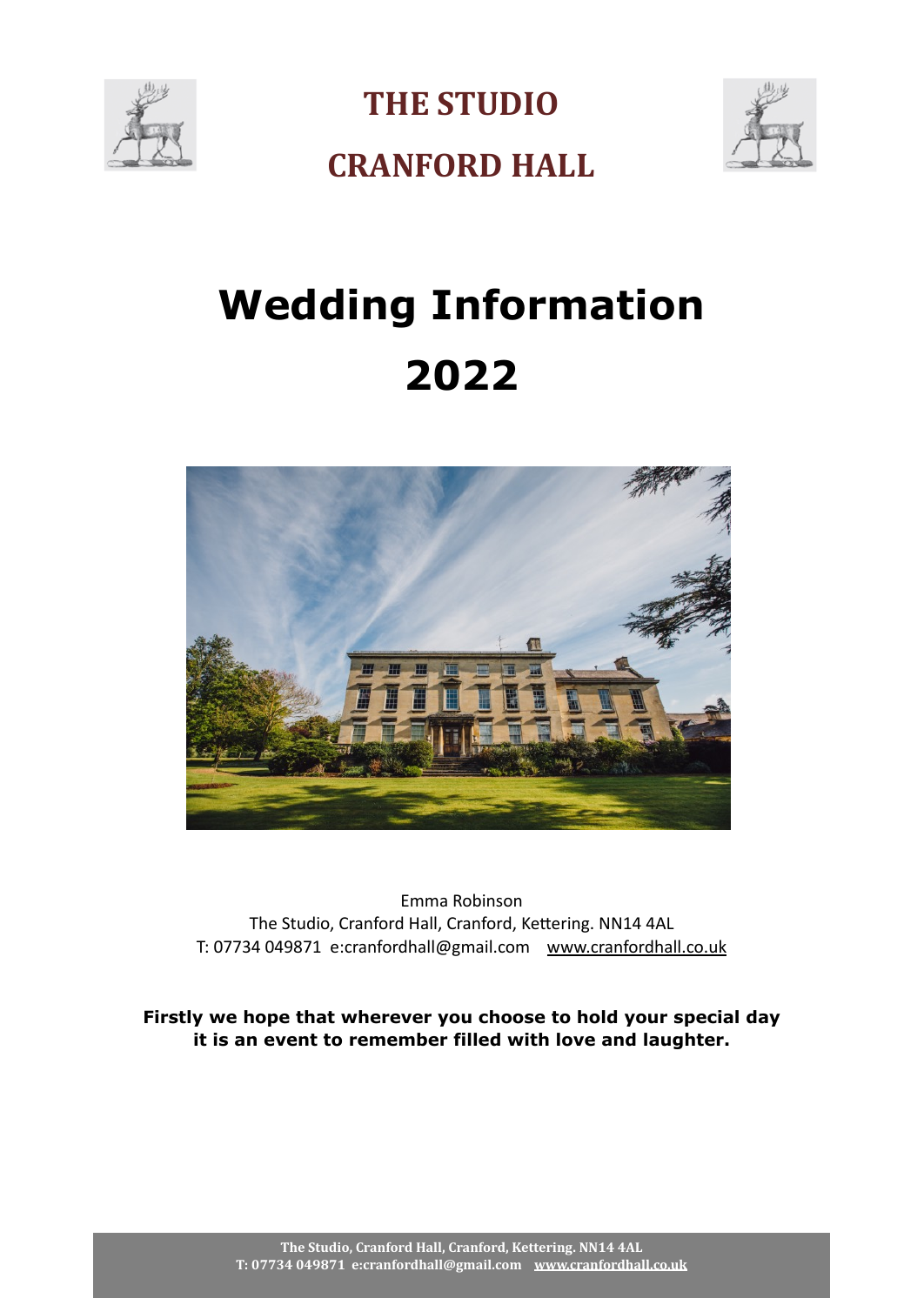

## **THE STUDIO CRANFORD HALL**



Events at Cranford Hall are truly exclusive and you will not share your day with anyone but your family and friends. We tailor our facilities to create a wedding that is in truth about you; your relationship, your sense of humour, your friends, family and those you want to share your day with.

We do not have wedding packages but can recommend a wide range of suppliers to provide catering, help with room decor, table layout, garden games etc. Timing is entirely up to you. Because of the dedication we put into each and every individual wedding, we only host a small number of weddings per year, making yours a unique and select event.





organise a marquee on the lawn at an additional cost. The Brewhouse is an extension to the Studio building and is where we have our Studio bar and snug. It can also be used as a quiet area for children to play or for family to catch up way from the band or disco.



We can suggest a few things to get your creativeness flowing and from there we endeavour to meet your every wish no matter how unusual or inventive. In fact we love to try new things it's just as much fun for us. We understand that you may want to come back to the venue several times before your wedding day to plan, bring your suppliers to look around and get the ok from your friends and family. All this we will do with pleasure.

#### The facilities

The Studio itself is a self-contained function room with its own kitchens that can comfortably seat up to 100 guests for a formal sit-down dinner or up to 200 for a more relaxed evening event. For larger parties we are happy to accommodate and

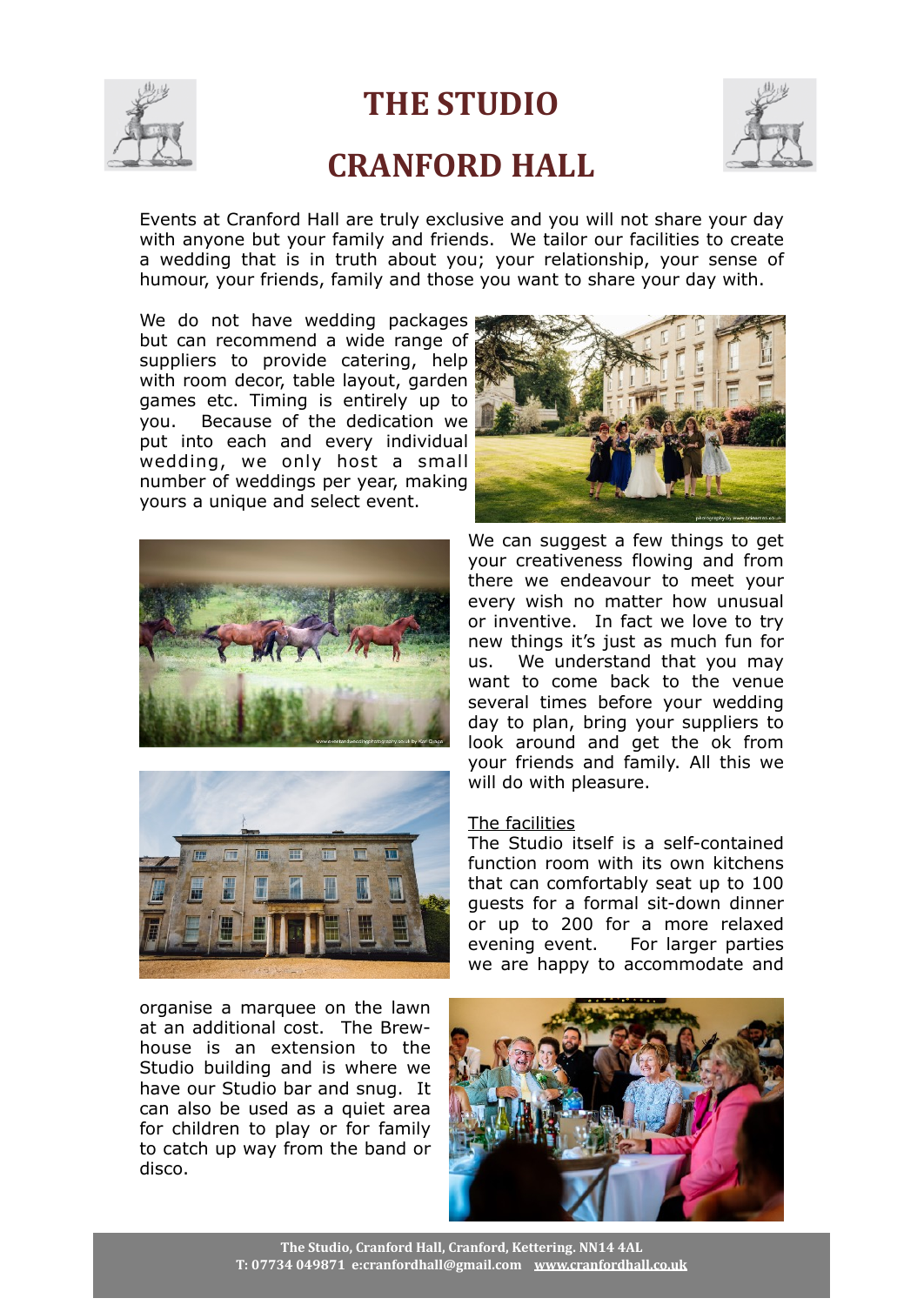

## **THE STUDIO**

## **CRANFORD HALL**



Within the grounds of the Hall lies the ancient St Andrews church. Although no longer in commission, the diocese of Peterborough will allow a blessing for you after your actual marriage.

We have also hosted many garden ceremonies which work fabulously incorporating the Hall and its terraces. The family offer the use of a private downstairs bedroom and bathroom within the Hall to get ready just before a ceremony or announcement onto the terrace.



We've had dogs, horses, fire eaters and even storm troopers, coconut shys, bouncy castles and rounders matches. In fact pretty much anything you want to hire in to keep guests and kids entertained whilst you explore the grounds and have your photos taken is fine with us.

You may make use of the paying bar all day from the minute your guests arrive or if you prefer you may provide your own welcome drinks and table wine. We will of course provide the welcome 'Barrel Bar', tin baths for beers, staff, glassware, recycling etc. We are very flexible with our drinks options and will find the right one to fit you.



The beautiful and unique Cranford Hall is undeniably the perfect venue for your wedding. As well as the stunning space and surroundings, our bespoke service is second to none. We pride ourselves on the personal touch we provide to ensure you receive the best on your special day.